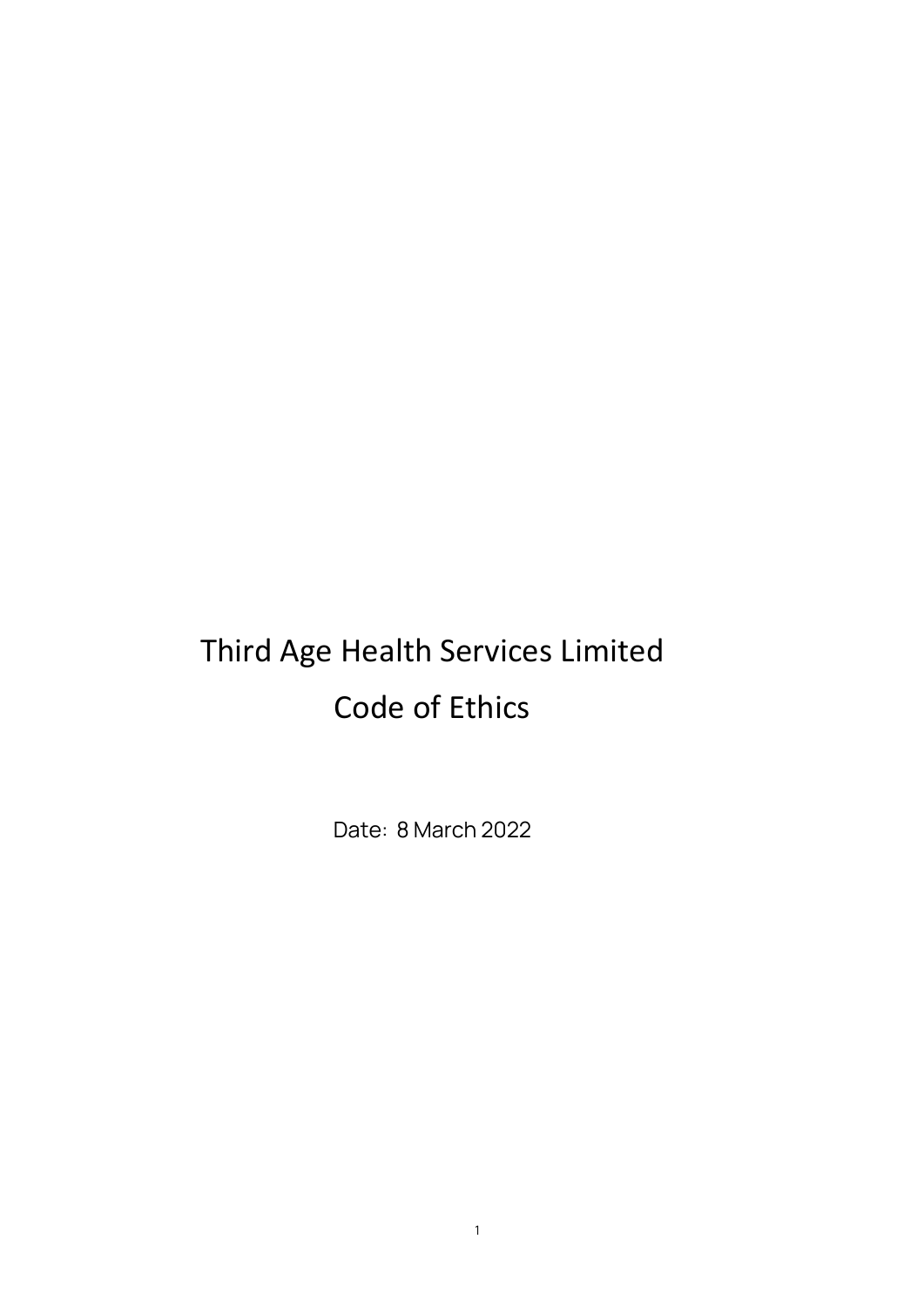# <span id="page-1-0"></span>Contents

| 1.  |  |
|-----|--|
| 2.  |  |
| 3.  |  |
| 4.  |  |
| 5.  |  |
| 6.  |  |
| 7.  |  |
| 8.  |  |
| 9.  |  |
| 10. |  |
| 11. |  |
| 12. |  |
| 13. |  |
| 14. |  |
| 15. |  |
| 16. |  |
| 17. |  |
| 18. |  |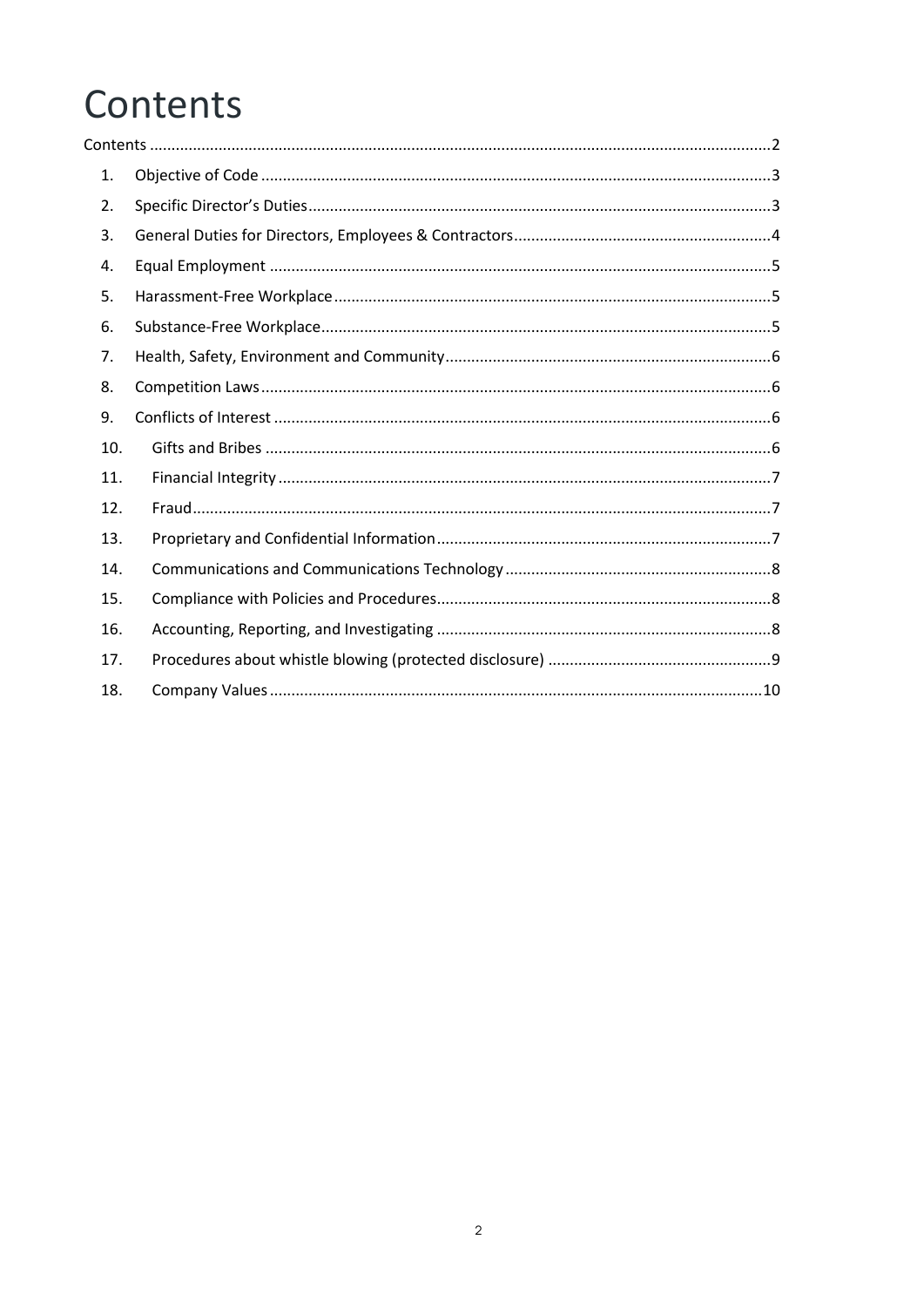# <span id="page-2-0"></span>**1. Objective of Code**

- **1.1** This Code of Ethics (Code) sets out the guidelines that Directors, senior managers, employees of, and contractors to Third Age Health Services Limited (**Company**) are required to follow in performing their duties with a view to enabling them to achieve the highest possible standards in the discharge of their obligations and to assist them to achieve best practice in corporate governance.
- **1.2** The Code should be read in conjunction with applicable laws and relevant codes of governance such as The New Zealand Exchange Limited (NZX) Corporate Governance Code
- **1.2** This Policy is divided into two parts. Clause 2 below relates to Director's obligations only. The rest of this Policy applies to all Directors, employees or contractors of the Company.

# <span id="page-2-1"></span>**2. Specific Director's Duties**

#### **2.1 Directors Obligations**

- a. A Director has an obligation to comply at all times with the spirit and the principles of this Code of Ethics as well as the law.
- b. The Board recognises that each Director and the Board collectively takes on important legal and ethical responsibilities, as well as a commitment to uphold the values of good corporate citizenship in both individual conduct and corporate actions. These responsibilities, and this commitment, are highlighted by this Code. Directors have considered this Code of Ethics and regard themselves as bound by it.

#### **2.2 General Duties of Directors**

- a. Directors must:
	- i. act in accordance with the law and in good faith in the best interests of the Company and for a proper purpose;
	- ii. act in the interests of all shareholders and wherever possible avoid any actual or potential conflict of interest;
	- iii. exercise reasonable care, diligence and skill requiring them to be active and enquiring in the conduct of their duties;
	- iv. not make improper use of information;
	- v. must not act recklessly by permitting the company to carry on in a way likely to result in substantial loss to creditors or incur an obligation unless the company can perform against it and
	- vi. not make improper use of their position.
- b. Acting in the best interest of the company, the board of directors needs to balance its accountability to shareholders and responsibility to other stakeholders, with the discretion it grants to management in the day to day running of the Company

#### **2.3 Personal Interests and Conflicts of Interest of Directors**

- a. No Director may allow any personal interest, or the interest of any associated person, to prejudice his or her conduct in respect of any Board or Committee discussion or decision.
- b. A Director must avoid to the extent reasonably possible (reasonableness to be judged from the Company's perspective) any conflict between the best interests of the Company and the Director's own personal interests or those of any third party. Every Director must, as soon as he/she becomes aware of them, make the Board aware of all actual or potential conflicts of interest that he/she may have.
- c. A Director with a conflict of interest must refrain from voting on any related resolution. A Director who has any conflict of interest in a matter must not be present at a meeting of the Board while the matter is being considered without the express permission of a majority of the non-interested Directors. A personal interest may be either direct or indirect and may be either pecuniary or otherwise.
- d. A Director will not be taken to have a conflict of interest only because the Director holds shares, or other securities issued by the Company.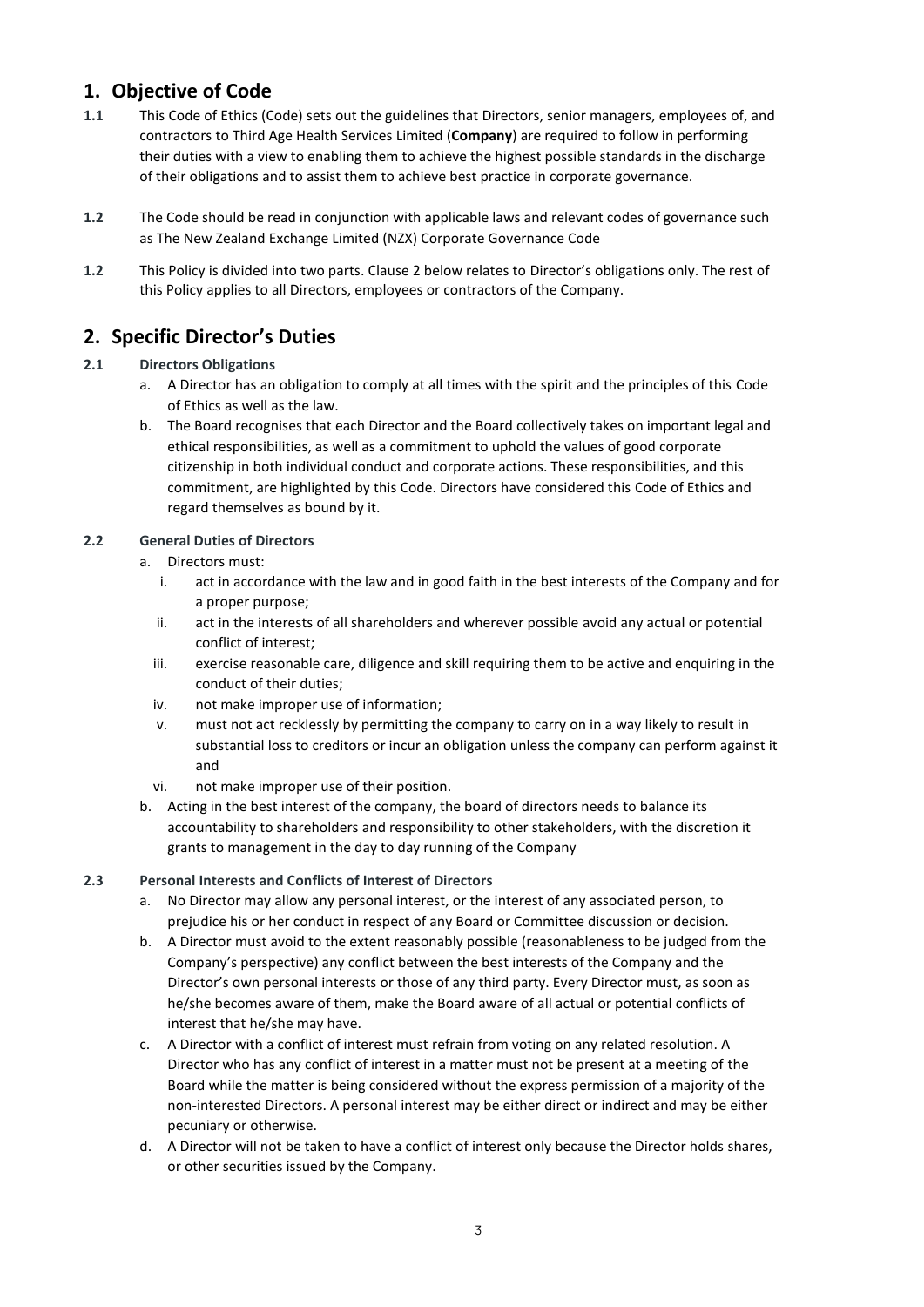e. Papers relevant to any matter on which there is an actual or potential or perceived conflict of interest by a Director may at the Chairperson's discretion not be provided to the Director concerned.

#### **2.4 Improper Use of Information, Property, Position or Opportunities by Directors**

- a. A Director must not make improper use of or take advantage of information, property, position or opportunities acquired as a Director.
- b. Directors are prohibited from making improper use of or taking advantage of information, property, position or opportunities acquired by virtue of their position as a Director so as to gain, directly or indirectly, any personal advantage or any advantage for any other person that may compete with or cause detriment to the Company or another Company group member (if any).

#### **2.5 Directors and confidentiality**

- a. Directors must observe confidentiality regarding all Board matters and all confidential information received by a Director in the course of the exercise of their duties.
- b. All information received by a Director in the course of fulfilling Board duties must be regarded as confidential and remains the property of the Company. Confidential information is not limited to information that may be regarded as price sensitive and extends to (by way of example only) information that might reasonably be considered of use or of interest to suppliers or competitors of the Company.
- c. A Director may not disclose confidential information, or knowingly allow confidential information to be disclosed, to any other person unless that disclosure has been authorised by the Chairperson or the Chief Executive Officer or is required by law to be disclosed.
- d. All discussions and resolutions of the Board must likewise be treated as confidential and not disclosed, or allowed to be disclosed, as regards either content or substance, to persons who are not Directors except in cases where disclosure:
	- i. has been authorised by the Chairperson or the Chief Executive Officer; or
	- ii. is required by law.
- e. Authorisation by the Chairperson or the Chief Executive Officer will be presumed where and to the extent that Board or Committee minutes convey, either expressly or implicitly, that it is intended that disclosure should be made to third parties.
- f. Any Director in any doubt as to their obligations of confidentiality or in relation to any matter of

disclosure should consult with the Chairperson prior to making any disclosure or seek

independent advice in accordance with the Company's policy at their own cost.

# <span id="page-3-0"></span>**3. General Duties for Directors, Employees & Contractors**

### **3.1 Application**

a. The remainder of this Policy sets out the obligations all Directors, employees and contractors of the Company must comply with.

### **3.2 General Duties**

- a. All Directors, managers, employees and contractors of the Company must:
	- i. act honestly and actively promote the highest standards of ethics and integrity in carrying out their duties for the Company, and act in the best interests of the Company;
	- ii. deal with the Company's customers, suppliers and competitors and each other with the highest level of honesty, fairness and integrity and to observe the rule and spirit of the legal and regulatory environment in which the Company operates;
	- iii. not knowingly participate in any illegal or unethical activity;
	- iv. disclose any actual or perceived conflicts of interest of a direct or indirect nature of which they become aware and which they believe could compromise in any way the reputation or performance of the Company, and not enter into any arrangement or participate in any activity that would conflict with the Company's best interests or that would be likely to negatively affect the Company's reputation;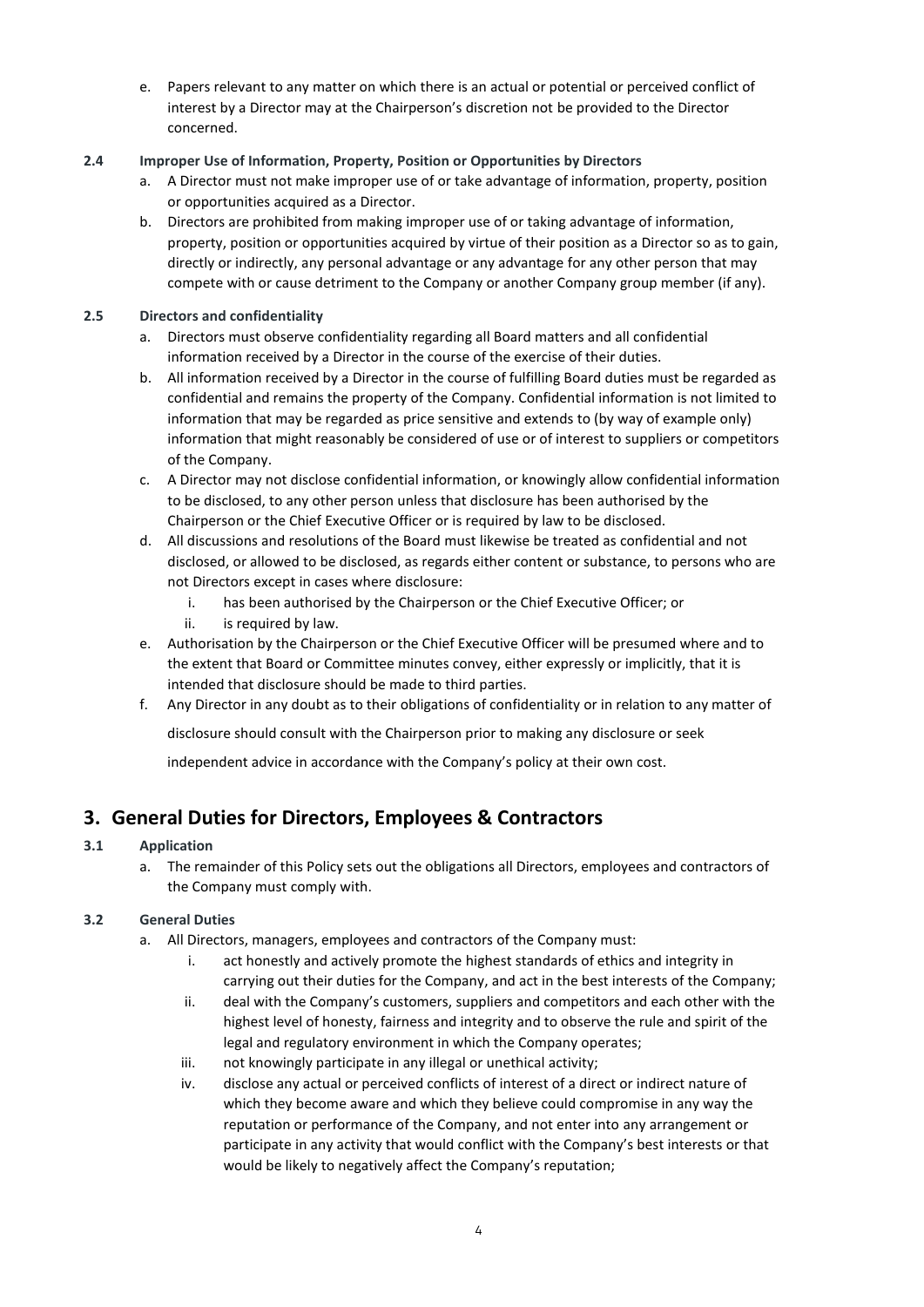- v. respect confidential information acquired in the course of the Company's business which is not in the public domain and not divulge such confidential information to any person unless specific authorisation is given for disclosure by the Chief Executive Officer or disclosure of the information is required by law;
- vi. not take advantage of the property or information of the Company or its customers for personal gain or to cause detriment to the Company or its customers; and
- vii. not take advantage of their position or the opportunities arising from them for personal gain.

## <span id="page-4-0"></span>**4. Equal Employment**

- **4.1** The Company expects that all employees and contractors treat one another with respect and dignity.
- **4.2** Equal opportunity and fair treatment extends to all employees. The Company specifically prohibits discrimination on the basis of age, colour, disability, ethnicity, marital or family status, national origin, race, religion, sex, sexual orientation, or any other characteristic protected by law. These principles extend to all employment decisions, including:
	- a. recruiting, hiring, and training;
	- b. promotions, pay, and benefits.

All of these types of decisions are based on the individual applicant or employee's qualifications as they relate to the particular job.

**4.3** In addition to complying with Equal Employment Opportunities (EEO) laws, the Company is committed to compliance with all other applicable civil rights, human rights, environmental and labour laws. The Company is committed to providing an environment that values diversity with a conscious desire to achieve understanding, respect, inclusion and continuous learning.

## <span id="page-4-1"></span>**5. Harassment-Free Workplace**

- **5.1** Promoting teamwork and excellence demands a working environment that is free from discrimination, harassment, or other intimidating personal behaviours. The company is committed to maintaining a professional and harassment-free working environment – places where employees act with respect for one another and for those with whom we do business.
- **5.2** The following behaviour is expressly prohibited:
	- a. unwelcome conduct whether verbal, physical, or visual that is based on a person's protected status, such as race, colour, religion, sex, age, national origin, citizenship status, disability, sexual orientation, veteran status, or any other protected status;
	- b. abusive language, physical aggression, deliberately causing injury to another or any disorderly conduct or malicious disturbance. This includes intimidation or harassment of others;
	- c. sexual harassment. This includes unwelcome sexual advances, request for sexual favours, as well as other physical, verbal, or visual conduct based on sex when:
		- i. submission to the conduct is an explicit or implicit term or condition of employment; or
		- ii. the conduct has the purpose or effect of unreasonably interfering with the individual's work performance by creating a hostile, offensive, or intimidating working environment.

Sexual harassment is conduct based upon sex, whether directed toward a person of the same or opposite sex

## <span id="page-4-2"></span>**6. Substance-Free Workplace**

**6.1** Substance abuse – whether alcohol or drug abuse –poses a serious threat to the safety, health, and productivity of our organisation, employees, and customers, and to patients. The Company may from time to time have drug and alcohol policies that extend to any location and apply to any person. All Directors, employees and contractors must comply with these policies.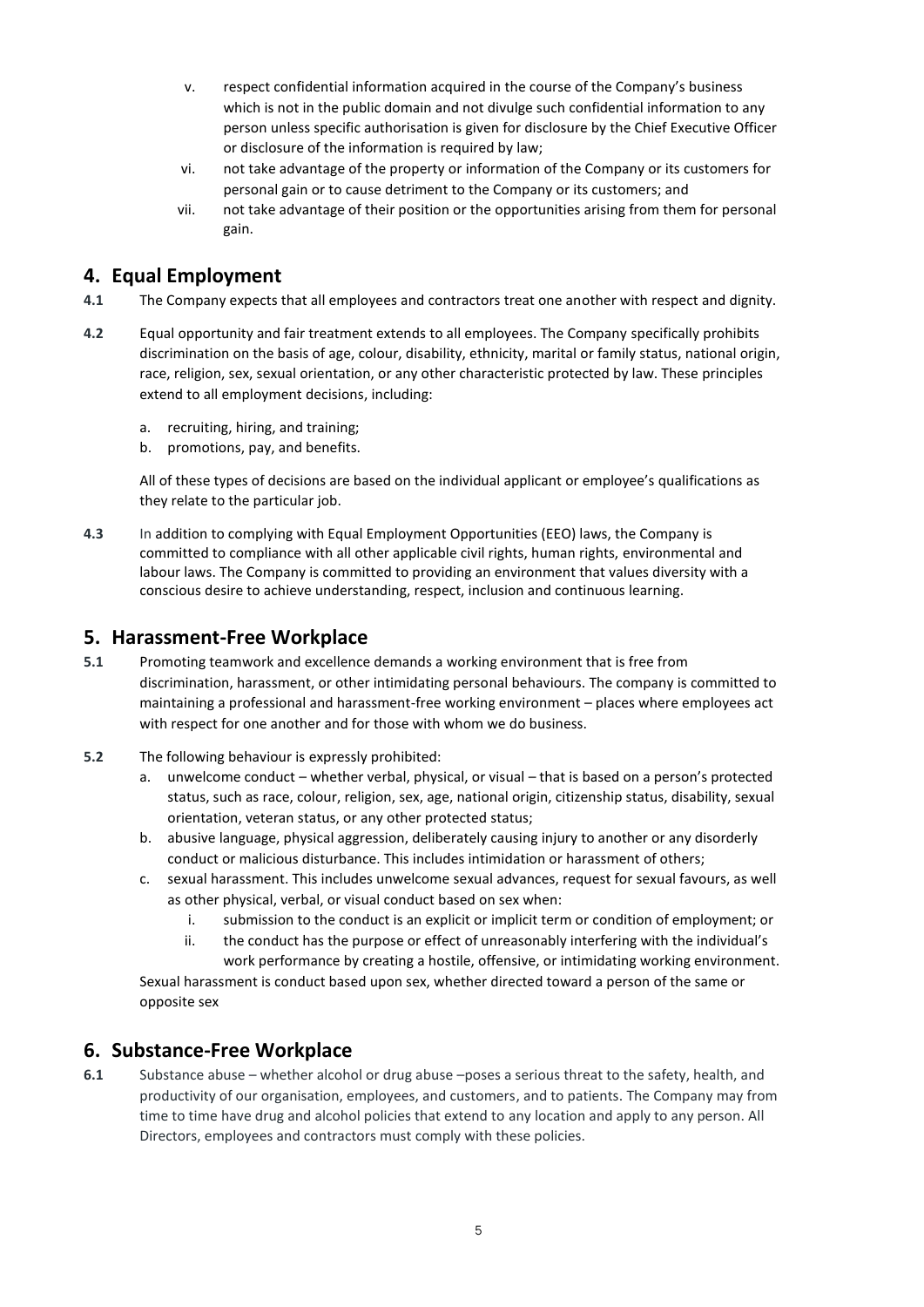# <span id="page-5-0"></span>**7. Health, Safety, Environment and Community**

- **7.1** Having a safe workplace is one of the most important benefits we offer to our employees and their families. The Company is committed to ensuring a safe working environment for all employees.
- **7.2** While compliance with all applicable laws, regulations, and record-keeping requirements is mandatory, the Company seeks to exceed the minimum legal standards. It is our intent to avoid all injuries.
- **7.3** The Company conducts its operations in a manner that conserves and protects natural resources and environments. The Company conducts its operations in compliance with applicable environmental laws and regulations in the jurisdictions where we do business.

## <span id="page-5-1"></span>**8. Competition Laws**

- 8.1 All Directors, employees and contractors of the Company must comply with Competition laws. All Directors, employees and contractors are prohibited from:
	- a. discussing with a competitor prices, costs, production, products and services, bidding practices, other non-public business matters, sales territories, distribution channels or customers;
	- b. restricting the right of a customer to sell or lease a product or service at or above a certain price; or
	- c. colluding with our competitors.

# <span id="page-5-2"></span>**9. Conflicts of Interest**

- **9.1** All business decisions and any related action must be based on the needs of the Company not on personal interests or relationships. It is essential that all Directors, employees and contractors of the Company avoid even the appearance of conflicts of personal interest and those of the business.
- **9.2** For purposes of this policy, a conflict of interest is any interest that conflicts with the purpose, policies, or operations of your service with the Company. A conflict can be described as what a reasonable person might view as a potential conflict. Conflicts apply equally to business relationships and personal activities.
- **9.3** It is an obligation of all employees of the Company to avoid a conflict of interest whether that interest is a commercial, financial or personal conflict of interest and any potential conflicts.

# <span id="page-5-3"></span>**10.Gifts and Bribes**

- **10.1** It is inadvisable to accept or give any gifts or offers from anyone the Company does business with.
- **10.2** It is prohibited to give to or receive a gift from a government official.
- **10.3** The Company requires employees to disclose any business gift, favour or entertainment (other than business meals), given or received, that has a value of more than NZD\$100. This policy extends to vendors, suppliers, and customers, as well as entities or individuals currently doing or seeking to do business with the Company or another Company group member (if any). Gifts of a value more than NZ\$100 are to be recorded in the gift register in accordance with policy.

#### **10.4 No gift or hospitality is received or provided**

- a. when the Company is participating in a Request for Proposal or tender process;
- b. the recipient is restricted by policy or law from receiving such gift or hospitality;

then:

- a. neither the Company nor its people will provide gifts or hospitality with the intention of persuading anyone to act improperly or to influence a public official in the performance of his duties; and
- b. neither the Company nor its people will provide gifts or hospitality to a government entity or employee/contractor of that government entity.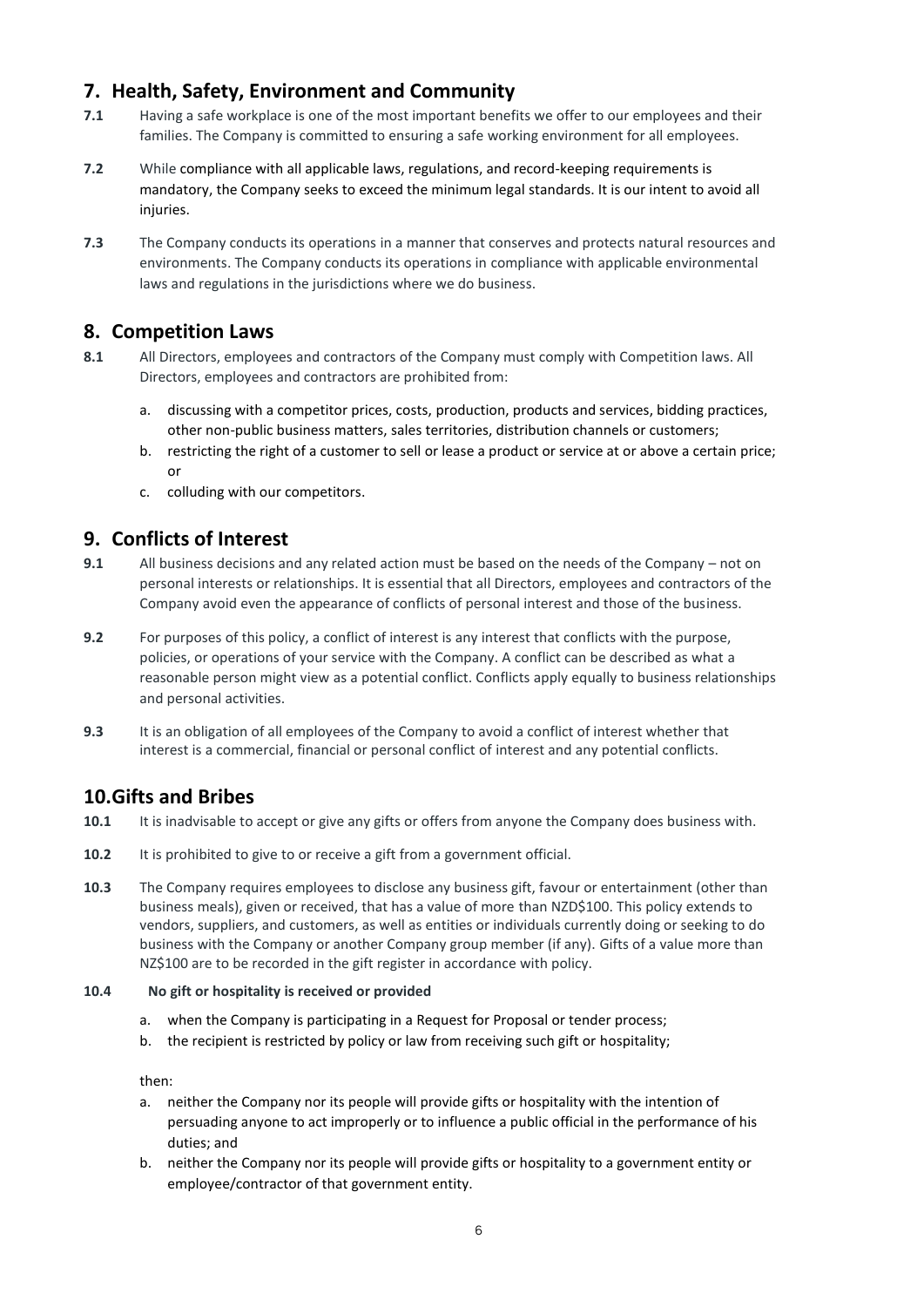- **10.5** Acceptance of any bribe or improper payment is prohibited. In addition to cash payments, bribes include:
	- a. kickbacks or kickback schemes;
	- b. unexplained rebates; and
	- c. payments for advertising or other disguised allowances or expenses.
- **10.6** The Company seeks to comply with all applicable anti-corruption laws, which among other things, prohibits employees from bribing any public official, government, or other individual – regardless of nationality or local custom – to secure any concession, contract, or favourable treatment for the Company or any of its entities or the employee. Bribes include any kickbacks or other unlawful payments.

## <span id="page-6-0"></span>**11.Financial Integrity**

- **11.1** The Company has stringent financial accounting procedures that are overseen by management, the Audit Committee and the external auditor. Therefore:
	- a. use of any funds or assets of the Company or another Company group member (if any) for any unethical purpose, including for the advantage of others, or to cause loss to the Company or any Company group member (if any) is prohibited. No undisclosed funds or assets of the Company have, or will be, maintained or established for any purpose;
	- b. no false entries may be made in the books or records of the Company or any Company group member (if any) for any reason; and
	- c. no payment on behalf of the Company or any Company group member (if any) may be made or approved on the understanding that it will or might be used for something other than the stated purpose.

## <span id="page-6-1"></span>**12.Fraud**

**12.1** Fraud – or the act or intent to cheat, trick, steal, deceive, or lie – is both dishonest and, in most cases, criminal. Acts of fraud are subject to strict disciplinary action, including dismissal and possible civil and/or criminal action. All Directors, employees and contractors of the Company are prohibited from committing fraud or engaging in fraudulent behaviour.

# <span id="page-6-2"></span>**13.Proprietary and Confidential Information**

- **13.1** The Company's business information is valuable and needs to be protected. All directors, employees and contractors are expected to respect the company's proprietary and confidential information by:
	- a. maintaining strict confidentiality of information; and
	- b. not sharing that information with anyone even a co-worker who does not need to know about it.
- **13.2** Information provided to the Company in good faith by our customers and suppliers must be treated with the same degree of confidentiality as the Company's information.
- **13.3** The obligations of confidentiality extend beyond any employment or a contractor relationship with the Company. Even after a termination of employment or contract, disclosure or provision in any way of confidential information to others is prohibited.
- **13.4** Any technical innovations, discoveries, system designs, or technical enhancements that an employee designs or conceives while employed or engaged by the Company are the sole property of the Company.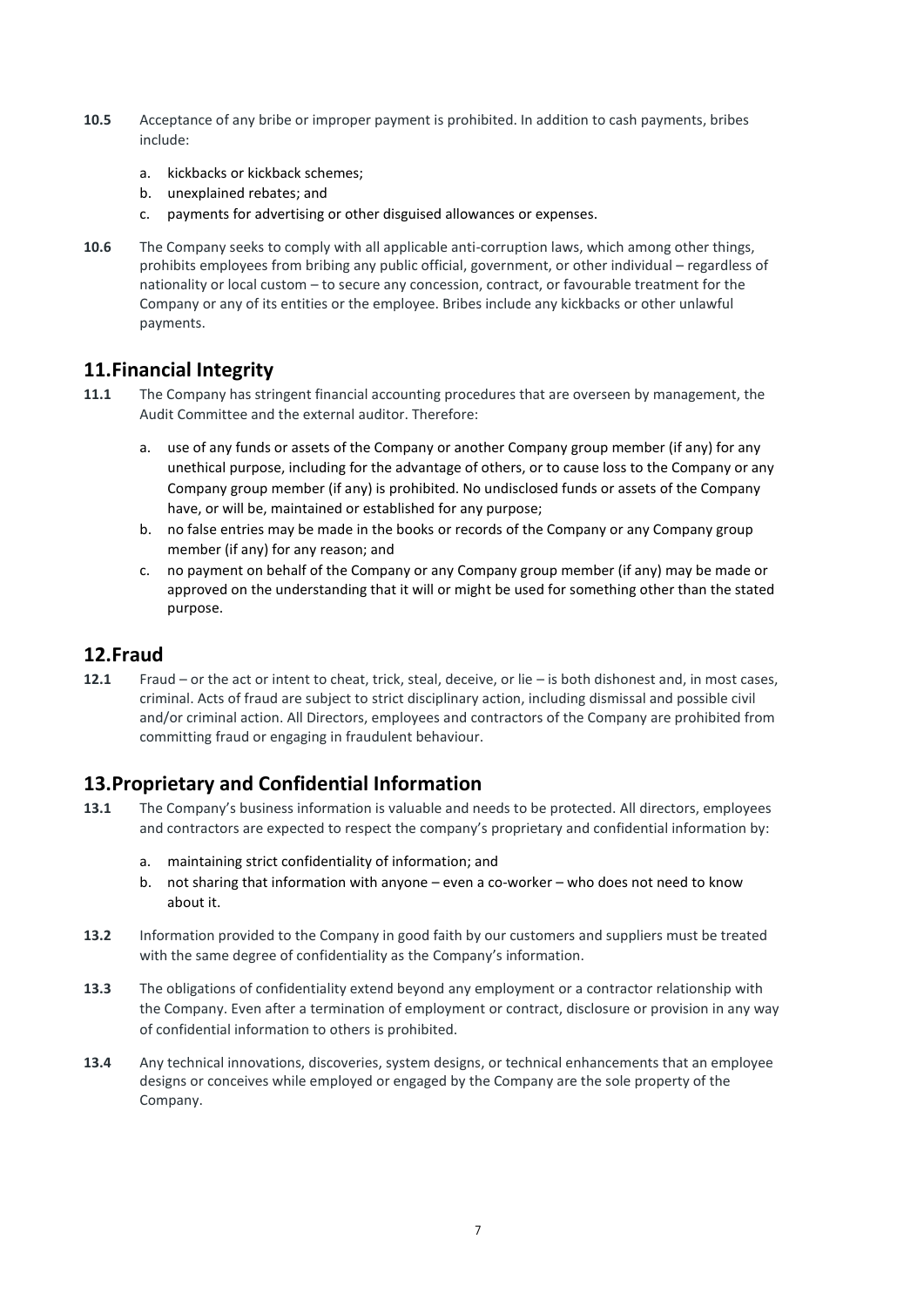# <span id="page-7-0"></span>**14.Communications and Communications Technology**

- **14.1** Under no circumstances should an employee or contractor of the Company make comments to the media or submit a story for publication in the media without authorisation from the CEO or Board.
- **14.2** All communications data and information sent or received using company property, is company property and not private communications. The Company owns and/or controls access to all communication equipment, including computers, software, e-mail, voicemail, conferencing equipment, and office supplies.

The Company reserves the right to monitor all communications, including Internet usage.

- **14.3** Communication must not:
	- a. contain pornographic or offensive material, discriminatory or harassing language or derogatory references to age, colour, disability, ethnicity, marital or family status, national origin, race, religion, sex, sexual orientation, or any other characteristic protected by law; or
	- b. otherwise violate this Code of Ethics, particularly the sections related to Conflicts of Interest and/or Disclosure of Confidential Information.
- **14.4** The Company's property (its buildings, vehicles, equipment, and supplies as applicable) is in place to enable employees to perform the business-related duties that each position requires. The use of company property is for the sole purpose of conducting business-related tasks.

## <span id="page-7-1"></span>**15.Compliance with Policies and Procedures**

**15.1** All Directors, employees and contractors of the Company must comply with the Company's policies and procedures in place from time to time. Failure to comply with the Company's policies may result in disciplinary action including dismissal.

# <span id="page-7-2"></span>**16.Accounting, Reporting, and Investigating**

- **16.1** Each Director, manager and employee is responsible for reporting to the Chief Executive Officer, or the Chief Financial Officer (who will advise the Chief Executive Officer unless the notification involves the Chief Executive Officer personally) any breaches, or possible or likely breaches, of this Code of Ethics that he/she commits or of which he/she becomes aware.
- **16.2** The Chief Financial Officer and the Chief Executive Officer each must notify promptly the Chairperson of the Audit Committee of any report of any breach of this Code of Ethics.
- **16.3** The Chairperson of the Audit Committee must:
	- a. refer to the Committee for investigation any reported breach of this Code of Ethics; and
	- b. report to the Board any confirmed or probable breach of this Code of Ethics and recommend action for the Board to take in response to such breach.
- **16.4** If the Audit Committee considers a breach of this Code of Ethics involving a member of the Committee, that member must not be present while the matter, including any recommendations the Committee may make to the Board, is being considered by the Committee.
- **16.5** The Board shall determine whether or not any breach of this Code of Ethics has occurred. The Board will take into consideration any findings and recommendations of the Audit Committee.
- **16.6** A Director is entitled to address the Board in respect of any report made to the Board by the Audit Committee regarding a breach of this Code of Ethics by that Director but the Director must not be present during any Board deliberations concerning the matter including any action the Board may take in respect of a breach.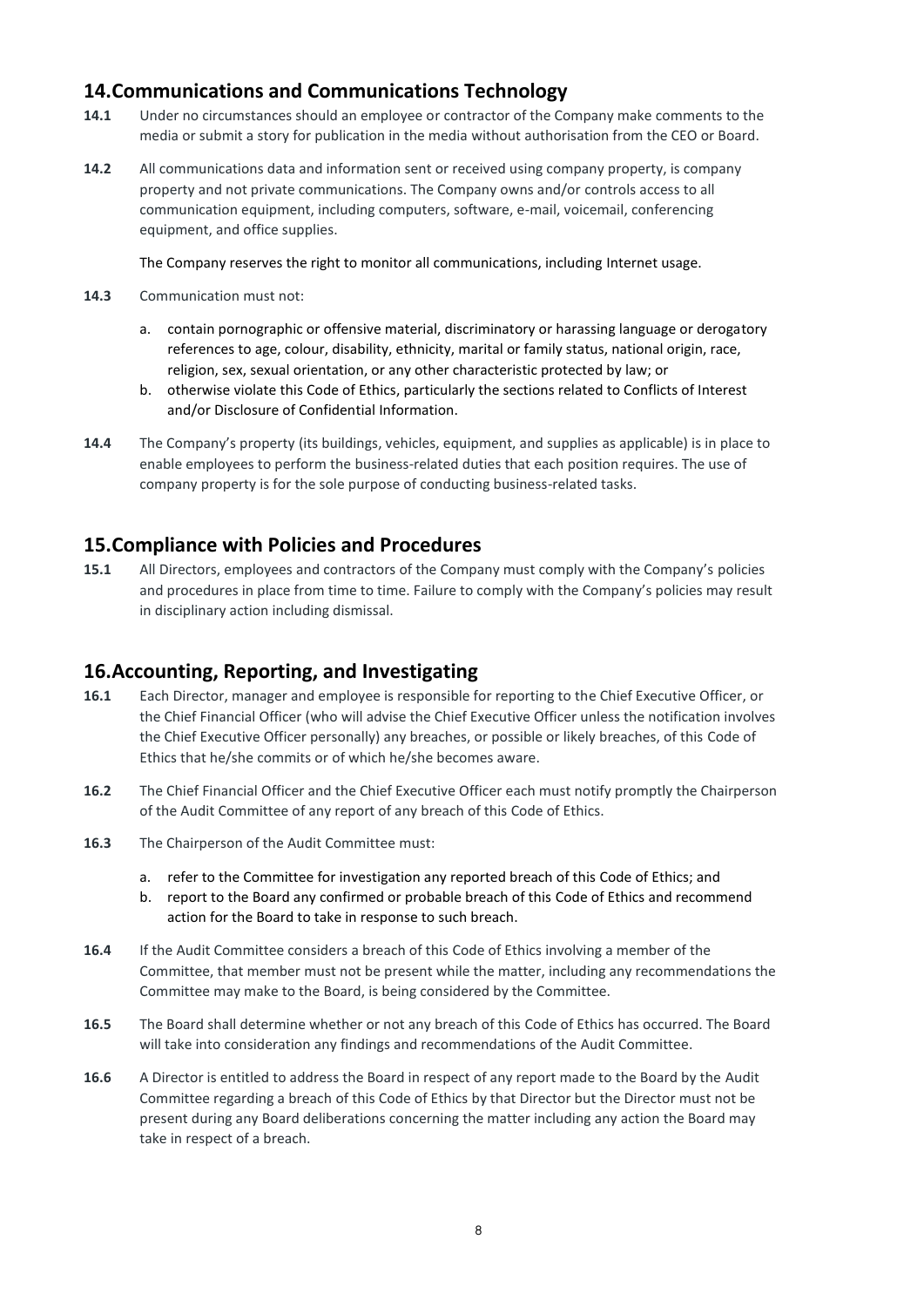**16.7** If a beach of this Code of Ethics occurs appropriate disciplinary and remedial action will be taken. Depending on the nature of the breach the action taken may range from providing training, coaching and counselling, through to formal warnings and/or termination.

# <span id="page-8-0"></span>**17.Procedures about whistle blowing (protected disclosure)**

- **17.1** Where a Director, Manager, employee, or contractor (a **Notifier**) has reported a suspected serious wrongdoing in good faith (a protected disclosure) the Company will protect and support the Notifier whether or not action is taken. Serious wrongdoing includes any act, omission, or course of conduct that constitutes:
	- a. serious risk to public health or public safety or the environment;
	- b. a serious risk to the maintenance of law, including the prevention, investigation, and detection of offences and the right to a fair trial (e.g., bribery, fraud, false accounting); or
	- c. criminal offence (e.g., insider trading, theft, receiving stolen property).
- **17.2** For the disclosure to be a protected disclosure, information must be about serious wrongdoing in the workplace, the Notifier must have a good reason to believe the information is true or likely to be true or the Notifier wants the serious wrongdoing to be investigated and indicates that disclosure of that information is to be protected. Reporting made in the public domain will not be considered protected disclosure for the purposes of clause 17.
- **17.3** Information about serious wrongdoing should be reported to the Chief Executive Officer or if that is not appropriate, the Chair of the Board. In either case the Board will be immediately notified of any serious wrongdoing. Any attempt to deter individuals from raising concerns, or any subsequent retaliation against individuals who speak-up, will be treated as a serious disciplinary matter.
- **17.4** The person considering the report will consider the information and decide on the type of investigation. Investigations are to be handled in a consistent and even-handed manner. The outcome of a particular investigation should be consistent with past decisions where possible. Any investigation carried out must reflect the principles of natural justice, which include:
	- a. remaining unbiased and impartial;
	- b. making a decision only once all parties involved (or alleged to be involved) in the serious wrongdoing have been given the opportunity to be heard;
	- c. giving all parties involved (or alleged to be involved) in the serious wrongdoing reasonable notice of any interview;
	- d. advising all parties involved (or alleged to be involved) in the serious wrongdoing that they may be represented at any interview; and
	- e. giving all parties involved (or alleged to be involved) in the serious wrongdoing a reasonable opportunity and period of time to respond to the allegation.
- **17.5** Where appropriate the report may need to be disclosed to:
	- a. New Zealand Stock Exchange
	- b. Financial Markets Authority
	- c. Companies Office
	- d. Serious Fraud Office
	- e. Police
- **17.6** The identity of the Notifier will be kept confidential unless:
	- a. that person consents to their identity being disclosed; or
	- b. the person to whom the protected disclosure is reported or referred, reasonably believes that disclosure of identifying information is essential:
		- i. to the effective investigation of the allegations; or
		- ii. to prevent serious risk to public health or safety or the environment; or
		- iii. having regard to the principles of natural justice.